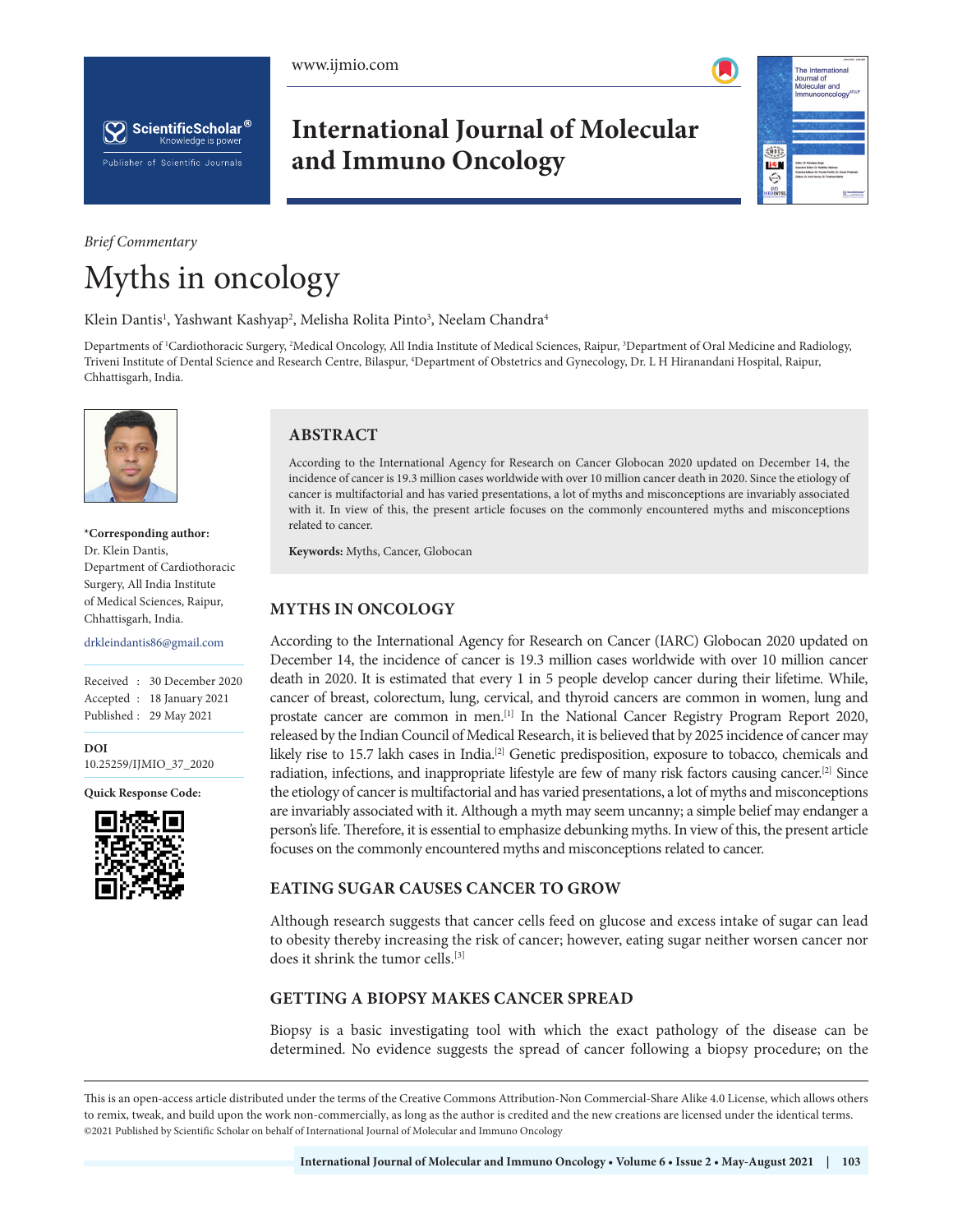other hand, avoiding biopsies may lead to delayed diagnosis and poor prognosis of the disease.

#### **CHEMOTHERAPY HAS LOT OF SIDE EFFECTS**

With the advances in medical field, the incidence of adverse effects of chemotherapeutic drugs is significantly low as compared to the initial chemotherapeutic era. Needless to say, chemotherapy prolongs the 5-year survival and reduces mortality.

#### **A LUMP IN THE BREAST IS A BREAST CANCER**

A lump in the breast is not always a cancer; however, evaluation of the same is must to rule out cancer. In addition, changes in size of the lesion and breast tissue should not be ignored.

#### **CANCER IS CONTAGIOUS**

The cellular changes observed in cancer are random and takes place within an individual and cannot be transferred to one another by contact except the virus causing cancer can spread by blood transfusion, shared needles, and unprotected sex.[4]

#### **CANCER IS HEREDITARY OR RUNS IN FAMILIES**

Genetic predisposition although is an important factor in cancer development, especially in few cancers with genetic defects, majority of cancers are caused due to environmental and lifestyle factors.

#### **ATTITUDE OF A PERSON DETERMINES THE OUTCOME OF A PATIENT**

Positive attitude provides a sense of hope when patient or any relatives are diagnosed with cancer, but this alone cannot treat the disease. Various modern treatments are effective and bring about positive outlook in the patients.[3]

#### **SMART PHONE CAUSES CANCER**

Cell phones generate low energy photons which does not mutate genes which is the basis of cancer formation.

#### **CERTAIN COSMETIC CAUSE CANCER**

No definite evidence suggests that dyeing the hair and applying deodorants and antiperspirants under arms adjacent to breast tissue can cause cancer.

### **CANCER MEDICATIONS HAVE BEEN WITHHELD BY THE GOVERNMENT AND PHARMACEUTICAL COMPANIES**

Government and medical companies are striving very hard to provide better and safe care for cancer patients. Every drug has to complete a clinical trial to ensure safety and efficacy to the cancer patients. Hence, the process is gradual to make it into the market.

#### **CANCER IS FATAL**

Although there is rise in mortality due to cancer, advancement in technology and treatment has reduced the risk of cancer drastically.[4]

### **SMOKING RESULTS IN CANCER WHILE LIGHT OR MILD CIGARETTES ARE LESS INJURIOUS TO HEALTH**

Smoking is an independent risk factor of cancer; moreover, various environmental factors, genetic mutation increases the risk of cancer in smokers.[4]

Along with these myths talking about cancer is considered a taboo which has resulted in lack of knowledge in the society. Although every one in five people is affected with cancer, the person diagnosed with cancer and the close relatives are not comfortable sharing the diagnosis due to social stigma and discrimination. Misconceptions also bring about fear and at times leads to delayed diagnosis. Hence, it is necessary to banish these myths in order to provide a safe environment for patient care. In addition, it is advised to have open and frank discussions about cancer, discuss the risk factors, and management strategy to improve the outcomes not only in an individual level but also at community and policy level.

#### **Declaration of patient consent**

Patient's consent not required as there are no patients in this study.

#### **Financial support and sponsorship**

Nil.

#### **Conflicts of interest**

There are no conflicts of interest.

#### **REFERENCES**

1. GLOBOCAN 2020: New Cancer Data. Available from: https://www.uicc.org/news/globocan-2020-new-cancer